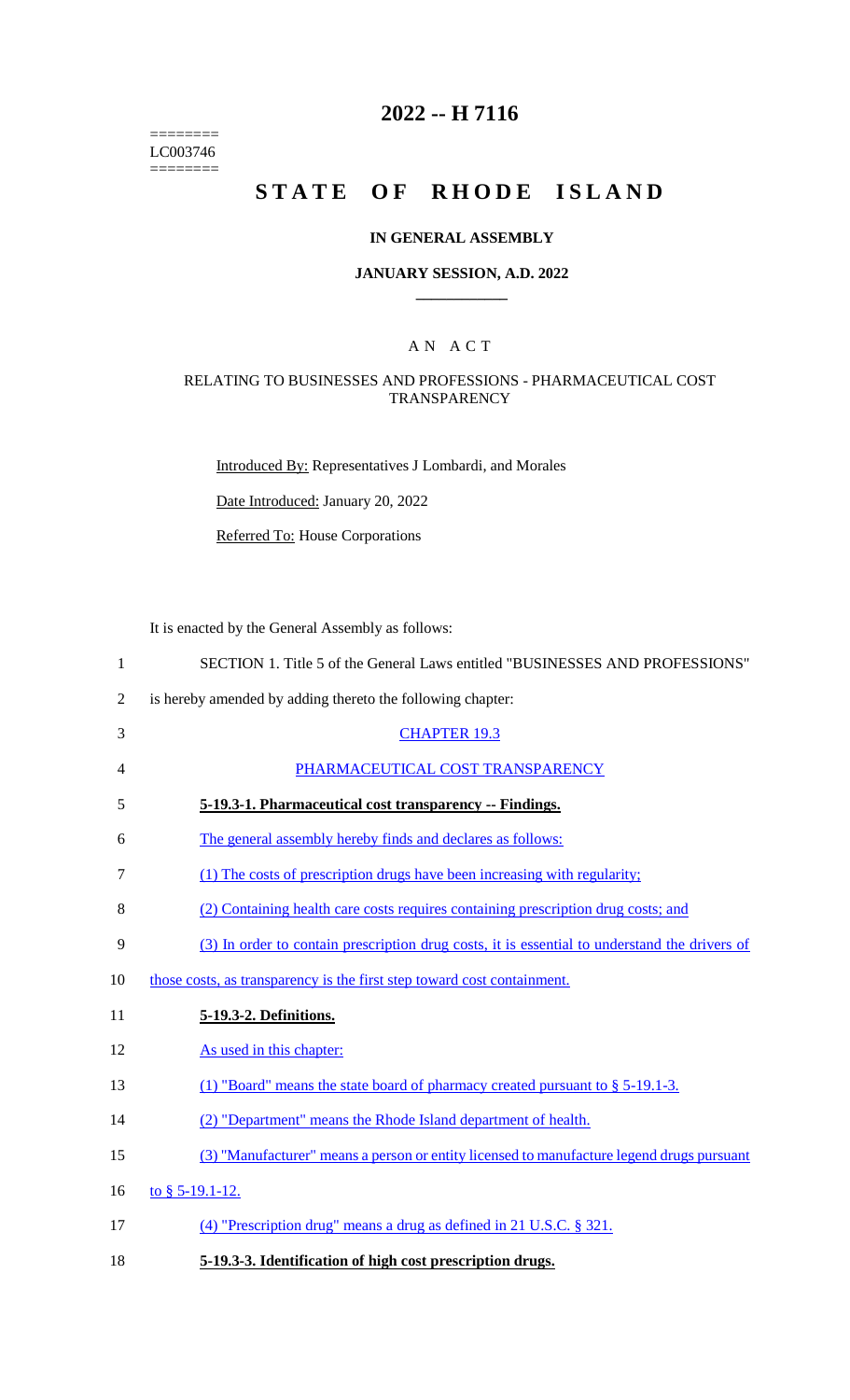1 (a)(1) The state board of pharmacy, in collaboration with the department, shall identify 2 annually up to fifteen (15) prescription drugs on which the state spends significant health care 3 dollars and for which the wholesale acquisition cost has increased by fifty percent (50%) or more 4 over the past five (5) years or by fifteen percent (15%) or more over the past twelve (12) months, 5 creating a substantial public interest in understanding the development of the drugs' pricing. The 6 drugs identified shall represent different drug classes. 7 (2) The board shall provide to the office of the attorney general the list of prescription drugs 8 developed pursuant to this subsection and the percentage of the wholesale acquisition cost increase 9 for each drug and shall make the information available to the public on the board's website. 10 (b)(1) For each prescription drug identified pursuant to subsection (a) of this section, the 11 office of the attorney general shall require the drug's manufacturer to provide a justification for the 12 increase in the wholesale acquisition cost of the drug in a format that the attorney general 13 determines to be understandable and appropriate. The manufacturer shall submit to the office of 14 the attorney general all relevant information and supporting documentation necessary to justify the 15 manufacturer's wholesale acquisition cost increase, which may include: 16 (i) All factors that have contributed to the wholesale acquisition cost increase; 17 (ii) The percentage of the total wholesale acquisition cost increase attributable to each 18 <u>factor</u>; and 19 (iii) An explanation of the role of each factor in contributing to the wholesale acquisition 20 cost increase. 21 (2) Nothing in this section shall be construed to restrict the legal ability of a prescription 22 drug manufacturer to change prices to the extent permitted under federal law. 23 (c) The attorney general, in consultation with the department, shall provide a report to the 24 general assembly on or before December 1 of each year based on the information received from 25 manufacturers pursuant to this section. The attorney general shall also post the report on the office 26 of the attorney general's website. 27 (d) Information provided to the office of the attorney general pursuant to this section is 28 exempt from public inspection and copying and is not a public record pursuant to chapter 2 of title 29 38 ("access to public records"), and shall not be released in a manner that allows for the 30 identification of an individual drug or manufacturer or that is likely to compromise the financial, 31 competitive, or proprietary nature of the information. 32 **5-19.3-4. Injunctive relief.**  33 The attorney general may bring a civil action in the superior court for Providence county 34 for injunctive relief, costs, and attorneys' fees, and to impose on a manufacturer that fails to provide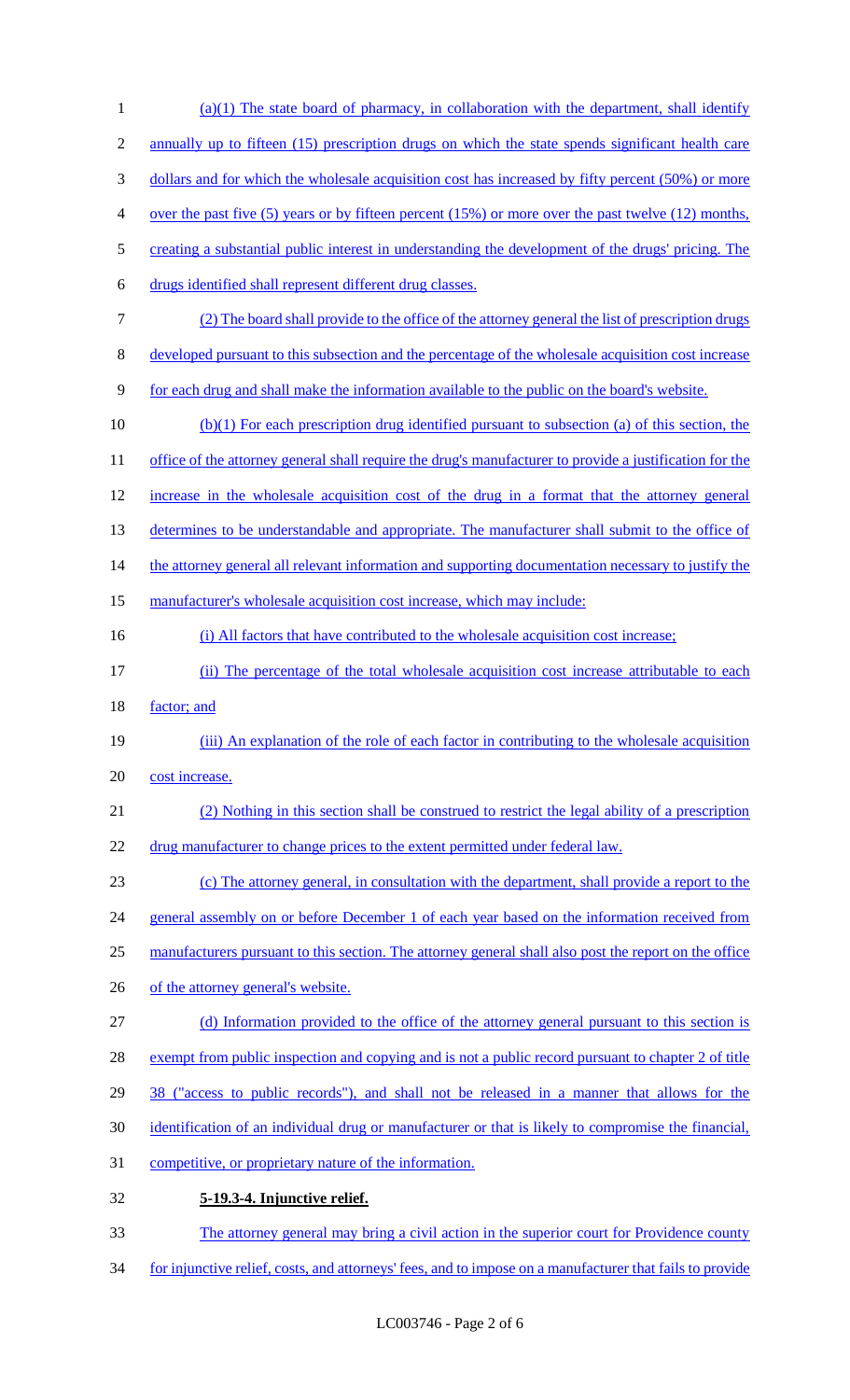| $\mathbf{1}$   | the information required by $\S$ 5-19.3-3(b) a civil penalty of no more than ten thousand dollars     |
|----------------|-------------------------------------------------------------------------------------------------------|
| $\overline{2}$ | (\$10,000) per violation. Each unlawful failure to provide information shall constitute a separate    |
| 3              | violation.                                                                                            |
| 4              | 5-19.3-5. Rulemaking.                                                                                 |
| 5              | (a) On or before January 1, 2023, the insurance commissioner shall adopt rules and                    |
| 6              | regulations to require all health insurers that offer health benefit plans to Rhode Island residents  |
| 7              | through HealthSource RI or any successor health benefit exchange to provide information to            |
| 8              | enrollees, potential enrollees, and health care providers about the exchange plans' prescription drug |
| 9              | formularies.                                                                                          |
| 10             | (b) The rules shall ensure that:                                                                      |
| 11             | (1) The formulary is posted online in a standard format established by the insurance                  |
| 12             | commissioner;                                                                                         |
| 13             | (2) The formulary is updated frequently and is searchable by enrollees, potential enrollees,          |
| 14             | and health care providers; and                                                                        |
| 15             | (3) The formulary includes information about the prescription drugs covered, applicable               |
| 16             | cost-sharing amounts, drug tiers, prior authorization, step therapy, and utilization management       |
| 17             | requirements.                                                                                         |
|                |                                                                                                       |
| 18             | 5-19.3-6. Dispensing fees.                                                                            |
| 19             | (a) The department shall use the same dispensing fee in its reimbursement formula for                 |
| 20             | 340B prescription drugs as the department uses to pay for non-340B prescription drugs under the       |
| 21             | Medicaid program.                                                                                     |
| 22             | (b) Notwithstanding the provisions of subsection (a) of this section, the department is               |
| 23             | authorized to modify the dispensing fee or reimbursement formula provided to federally qualified      |
| 24             | health centers and Title X family planning clinics for dispensing 340B prescription drugs to          |
| 25             | Medicaid beneficiaries.                                                                               |
| 26             | 5-19.3-7. Drug reimbursement - Reporting.                                                             |
| 27             | (a) The department shall:                                                                             |
| 28             | (1) Determine the formula used by other states' Medicaid programs to reimburse covered                |
| 29             | entities that use 340B pricing for dispensing prescription drugs to Medicaid beneficiaries;           |
| 30             | (2) Evaluate the advantages and disadvantages of using the same dispensing fee in its                 |
| 31             | <u>reimbursement formula for 340B prescription drugs as the department uses to pay for non-340B</u>   |
| 32             | prescription drugs under the Medicaid program; and                                                    |
| 33             | (3) Identify the benefits, if any, of 340B drug pricing to consumers, other payers, and the           |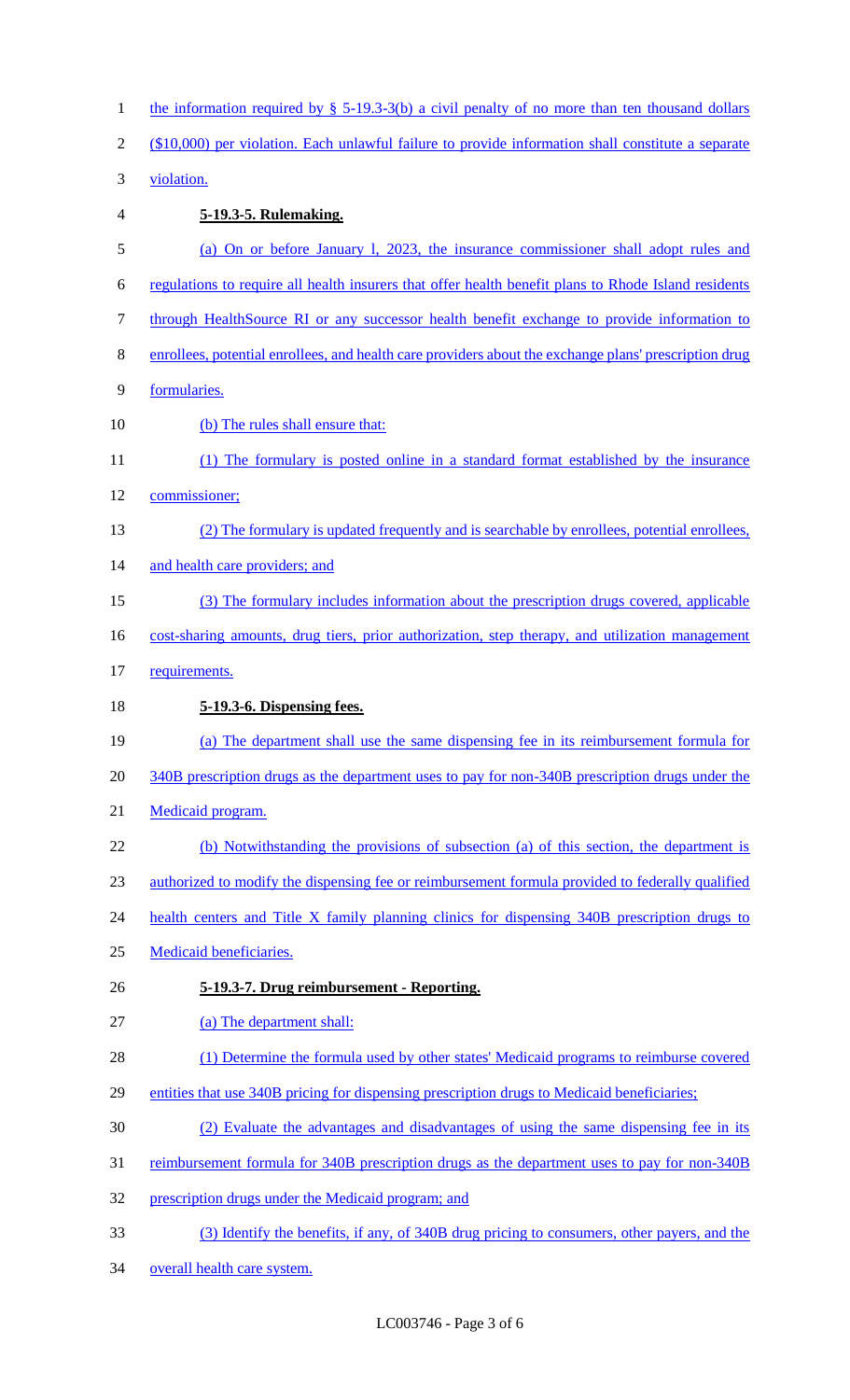| $\mathbf{1}$   | (b) On or before March 15, 2023, the department shall report to the house of                            |
|----------------|---------------------------------------------------------------------------------------------------------|
| $\overline{c}$ | representatives, the senate, and the governor's office regarding its findings and recommendations,      |
| 3              | including recommended modifications to Rhode Island's 340B reimbursement formula, if any, and           |
| 4              | the financial implications of implementing any recommended modifications.                               |
| 5              | 5-19.3-8. Out-of-pocket prescription drug limits – Advisory commission.                                 |
| 6              | (a) The Rhode Island department of health shall convene an advisory commission to                       |
| 7              | develop options for all qualified health benefit plans to be offered on the Rhode Island health benefit |
| 8              | exchange for the 2024 plan year, including:                                                             |
| 9              | (1) One or more plans with a higher out-of-pocket limit on prescription drug coverage than              |
| 10             | the limit established pursuant to current law and regulations; and                                      |
| 11             | (2) Two (2) or more plans with an out-of-pocket limit at or below the limit established                 |
| 12             | pursuant to current law and regulations.                                                                |
| 13             | (b) The advisory commission shall include at least the following members:                               |
| 14             | (1) A representative of the Rhode Island health benefits exchange, appointed by the                     |
| 15             | governor;                                                                                               |
| 16             | (2) A representative of each of the commercial health insurers offering plans on the Rhode              |
| 17             | Island health benefit exchange, appointed by each insurer;                                              |
| 18             | (3) The insurance commissioner, or designee;                                                            |
| 19             | (4) A representative of the exchange advisory board established pursuant to $\S$ 42-157-7,              |
| 20             | appointed by the governor;                                                                              |
| 21             | (4) A representative of a Rhode Island AIDS services organization, appointed by the                     |
| 22             | governor;                                                                                               |
| 23             | (5) The director of the department of administration, or designee;                                      |
| 24             | (6) The director of the department of health, or designee;                                              |
| 25             | (7) A consumer nominated by a Rhode Island AIDS services organization and appointed                     |
| 26             | by the governor;                                                                                        |
| 27             | (8) A representative of the American Cancer Society appointed by the governor; and                      |
| 28             | (9) A consumer nominated by the American Cancer Society and appointed by the governor.                  |
| 29             | $(c)(1)$ The advisory commission shall meet at least six (6) times prior to the department              |
| 30             | submitting plan designs to the state board of pharmacy for approval.                                    |
| 31             | (2) In developing the standard qualified health benefit plan designs for the 2024 plan year,            |
| 32             | the department shall present the recommendations of the advisory commission established pursuant        |
| 33             | to this section.                                                                                        |
|                |                                                                                                         |

**5-19.3-9. Reports.**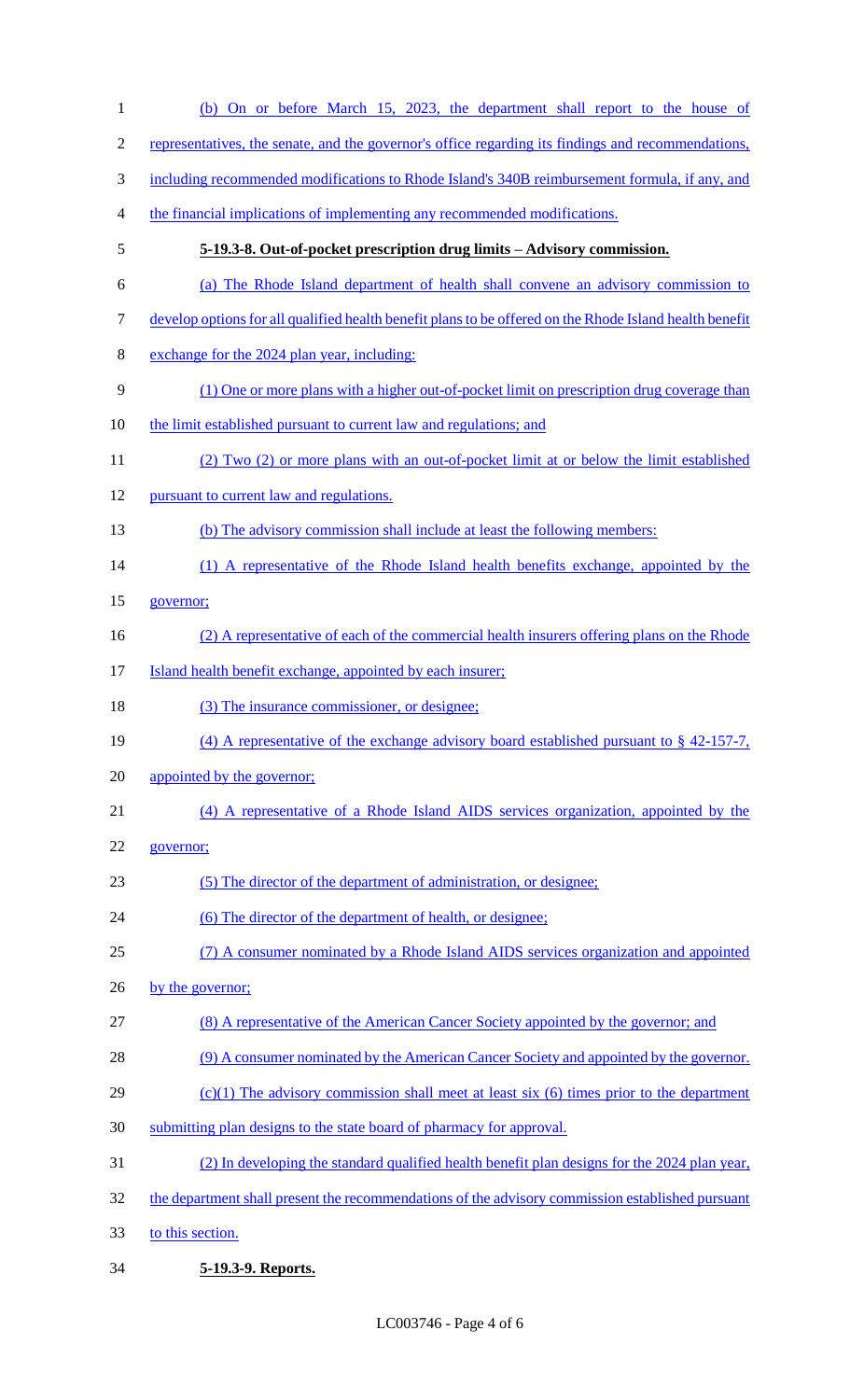(a) On or before February 15, 2023, the department shall provide to the governor, the house of representatives, and the senate: (1) An overview of the cost-share increase trend for all qualified health benefit plans offered on the Rhode Island health benefit exchange for the 2017 through 2022 plan years that were 5 subject to the out-of-pocket prescription drug limit established in state law or regulation; (2) Detailed information regarding lower cost-sharing amounts for selected services that will be available in all qualified health benefit plans in the 2023 plan year due to the flexibility to increase the out-of-pocket prescription drug limits established pursuant to this chapter; (3) A comparison of the bronze-level qualified health benefit plans offered in the 2023 plan year in which there will be flexibility in the out-of-pocket prescription drug limit established under 11 state law and regulation; (4) Information about the process engaged in by the advisory commission established in 13 this chapter and the information considered to determine modifications to the cost-sharing amounts 14 in all qualified health benefit plans for the 2023 plan year, including prior year utilization trends, feedback from consumers and health insurers, health benefit exchange outreach and education 16 efforts, and relevant national studies; (5) Cost-sharing information for standard qualified health benefit plans from states with federally-facilitated exchanges compared to those on the Rhode Island health benefit exchange; 19 and (6) An overview of the outreach and education plan for enrollees in all qualified health benefit plans offered on the Rhode Island health benefit exchange. (b) On or before February l, 2024, the department shall report to the governor, the house of representatives, and the senate: (1) Enrollment trends in all qualified health benefit plans offered on the Rhode Island health benefit exchange; and 26 (2) Recommendations from the advisory commission established pursuant to § 5-19.3-8 regarding modification of out-of-pocket prescription drug cost limits. SECTION 2. This act shall take effect upon passage.

======== LC003746 ========